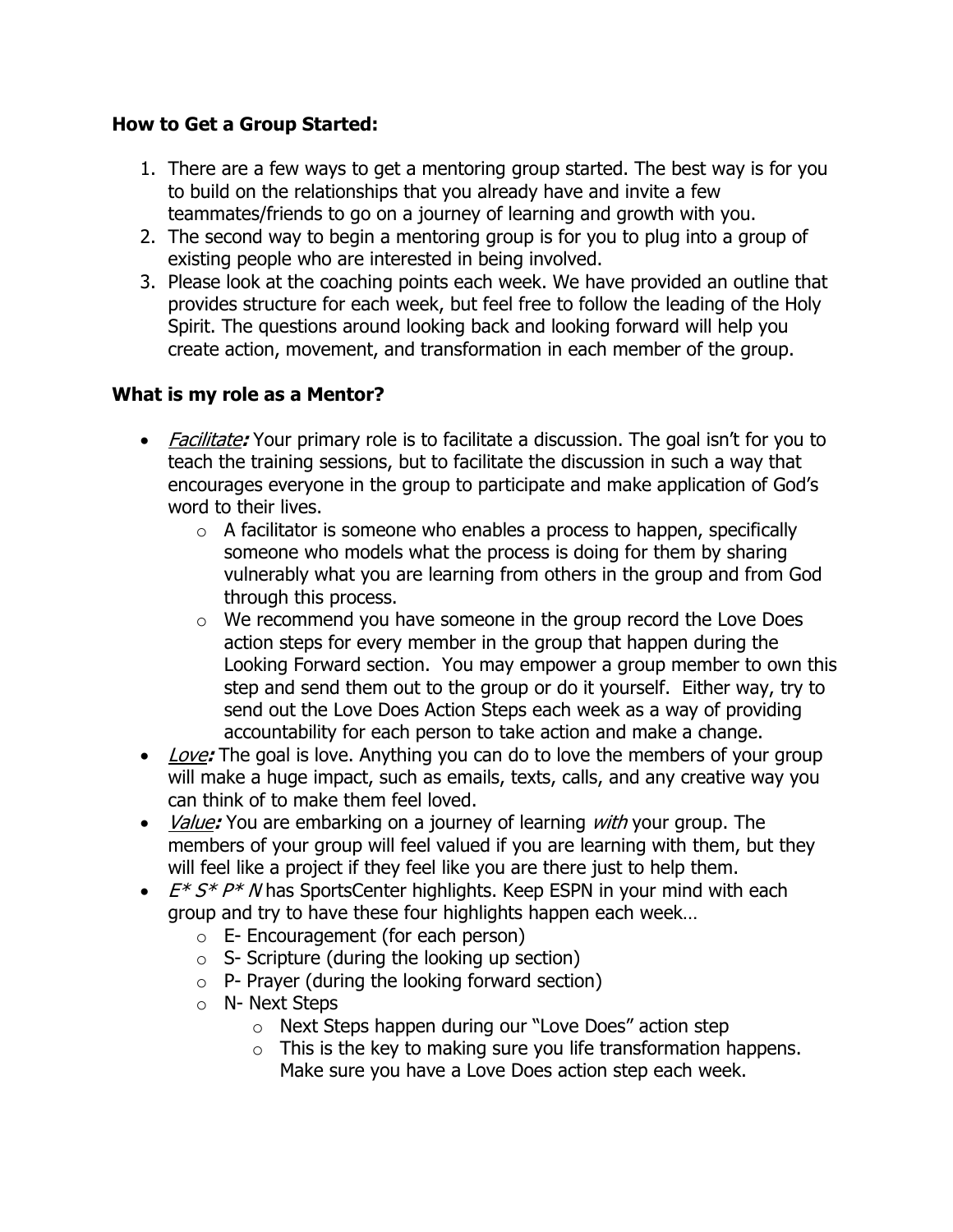#### **How long, how often, and for how many weeks do the groups meet?**

- Groups meet for an hour once a week (occasionally every other week). What day/time of the week depends on what is best for the members of each individual group.
- We ask that you take it one step at a time. The first section is 6 weeks- commit to those first 6 weeks with intentionality (be on time, read the sessions, etc). If after 6 weeks you are enjoying it and believe it is adding value to your life, then continue to be a part of the group.

## **Okay, now I am leading a group. Where is the curriculum again?**

- The curriculum is all online; visit www.movementmentoring. live for all of our training sessions and coaching points
	- a. Training sessions- what the group reads
	- b. Coaching points- a tool for you as the mentor

## **I heard there are journals?**

• Yes, there are Movement Mentoring journals we can send you; these journals are for your personal use if you so choose. Contact us at [movementmentoring@movement.com](mailto:movementmentoring@movement.com)

#### **We are meeting virtually. I don't have a Zoom account- what are my options?**

- If you don't already use Microsoft Teams, you can download it for free and do video calls with multiple participants.
- If you work at Movement, we will work on setting you up with a Zoom account.

#### **I saw something in the overview about a story time. When/how do I do that?**

- In order to build trust within the group, vulnerability is a key component. When we share and listen to one another's stories, you as the leader will go first. You set the pace. If you are vulnerable, the group will follow, and if you are not vulnerable, then they will not be either.
- We recommend sharing stories around weeks 4 or 5. By that point, members will be more familiar with one another and can take that next step together. Where you have it- whether in person or virtually- is up to you as a group. Some groups have even extended it to an overnight and have gone to the mountains or some fun place to give the members a little longer to share their story, but it will work just fine to do it over zoom.

# **I am stuck and I don't know what to do. Who can I talk to?**